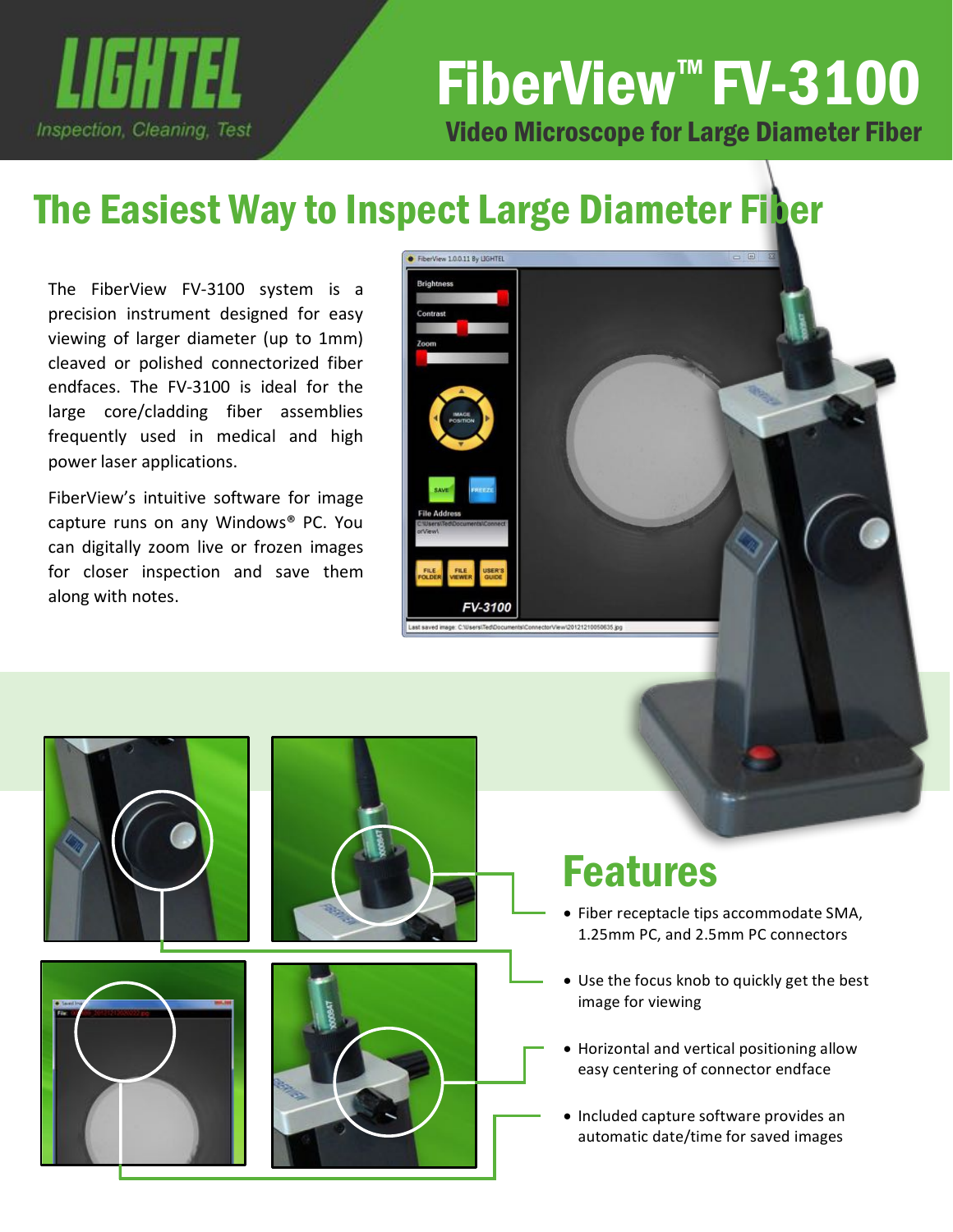#### Zoom

Sliders in the software allow for digitally zooming up to 3 times the original magnification. This does not increase the resolution of the image but often makes it easier to focus in on smaller areas.

Positioning arrows, along with Brightness and Contrast sliders, make it simple to see problem areas as clearly as possible.



#### **Add Notes**

The Notes window by default automatically opens when an image is saved. This allows information to be stored with the file, including a custom filename, the name of the person who worked on the image, a project name, and any comments that may be important to reference at a later date.

If notes are not needed for your application, FiberView can be set to simply save using an automatic date/time stamp as the filename.